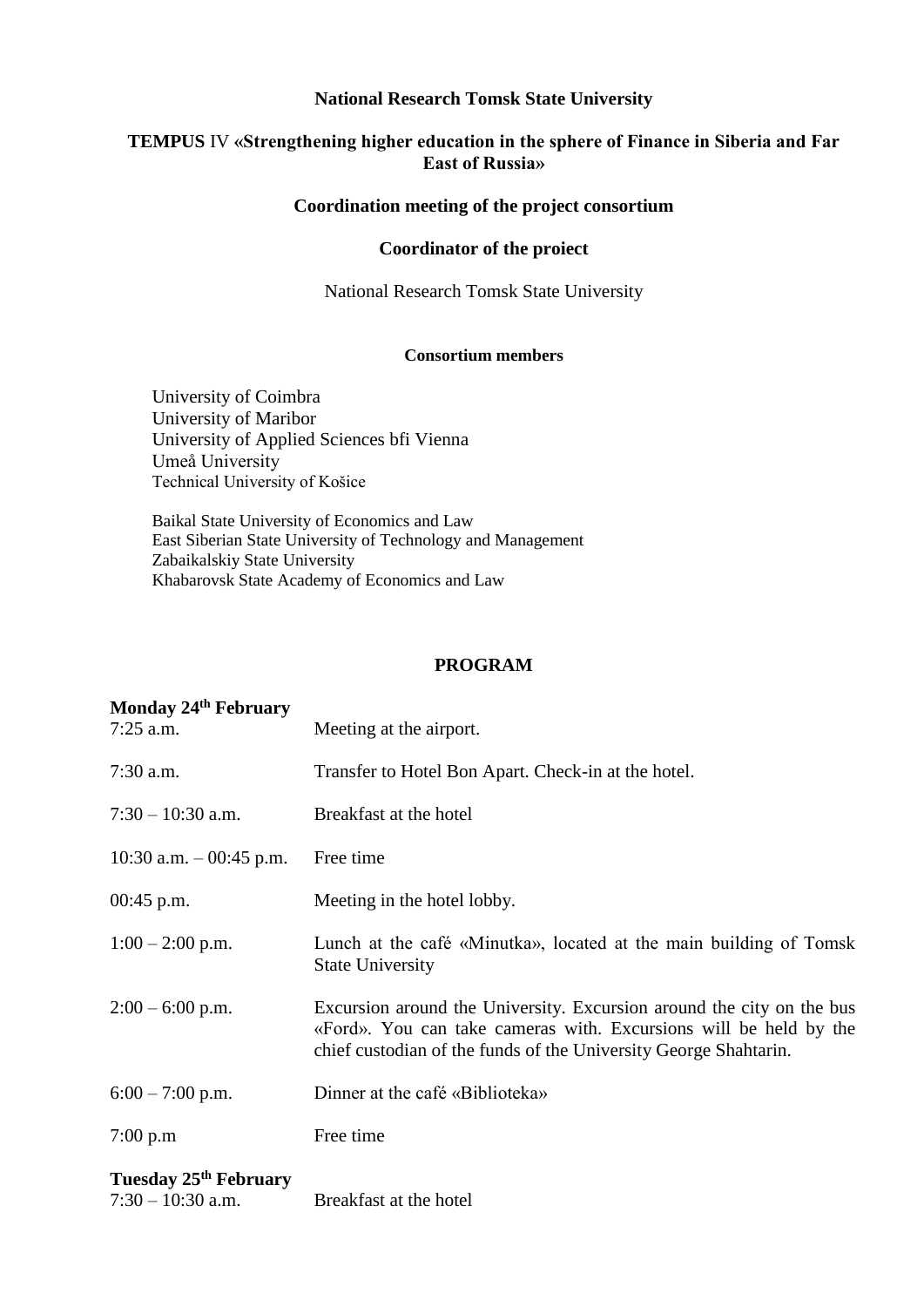| 10:45 a.m                                            | Meeting in the hotel lobby.                                                                                                                                                                                                                                                                                                                         |  |
|------------------------------------------------------|-----------------------------------------------------------------------------------------------------------------------------------------------------------------------------------------------------------------------------------------------------------------------------------------------------------------------------------------------------|--|
| $11:00$ a.m. $-1:00$ p.m.                            | Excursion to the department of rare books of the Research Library of<br>Tomsk State University.                                                                                                                                                                                                                                                     |  |
| 00:45 p.m. $*$                                       | *For those who will decide not to join to the excursion.                                                                                                                                                                                                                                                                                            |  |
|                                                      | Meeting in the hotel lobby.                                                                                                                                                                                                                                                                                                                         |  |
| $1:00 - 2:00$ p.m.                                   | Lunch at the café «Minutka», located at the main building of Tomsk<br>State University.                                                                                                                                                                                                                                                             |  |
| $2:00 - 7:00$ p.m.                                   | Session on the project, room 209 of the main building of Tomsk State<br>University:<br>Rector's Welcome;<br>$\bullet$<br>Brief introduction of the partners;<br>$\bullet$<br>Brief introduction of the project;<br>$\bullet$<br>Composition of project bodies;<br>$\bullet$<br>Project management, financial provisions and reporting.<br>$\bullet$ |  |
| $7:00 - 8:00$ p.m.                                   | Dinner at the café «Biblioteka»                                                                                                                                                                                                                                                                                                                     |  |
| 8:00 p.m                                             | Free time                                                                                                                                                                                                                                                                                                                                           |  |
|                                                      |                                                                                                                                                                                                                                                                                                                                                     |  |
| <b>Wednesday 26th February</b><br>$7:30 - 9:30$ a.m. | Breakfast at the hotel                                                                                                                                                                                                                                                                                                                              |  |
| 9:45 a.m                                             | Meeting in the hotel lobby. Movement to the building of MBA Center<br>of Higher School of Business (near the Research Library of Tomsk State<br>University).                                                                                                                                                                                        |  |
| 10:00 a.m. $-2:00$ p.m.                              | Session on the project, MBA Center of Higher School of Business:<br>Discussion of individual work plan for the coming 12 months: key<br>deliverables, tasks etc. Information is presented by WP leaders in the<br>form of presentations).                                                                                                           |  |
| $2:00 - 3:00$ p.m.                                   | Lunch at the café «Minutka», located at the main building of Tomsk<br>State University.                                                                                                                                                                                                                                                             |  |
| $3:00 - 7:00$ p.m.                                   | Session on the project, MBA Center of Higher School of Business:<br>Discussion of individual work plan for the coming 12 months: key<br>deliverables, tasks etc. Information is presented by WP leaders in the<br>form of presentations)/                                                                                                           |  |
| $7:30 - 8:30$ p.m.                                   | Dinner at the café «Biblioteka»                                                                                                                                                                                                                                                                                                                     |  |

# **Thursday 27th February**

| $7:30 - 9:30$ a.m. | Breakfast at the hotel |
|--------------------|------------------------|
|                    |                        |